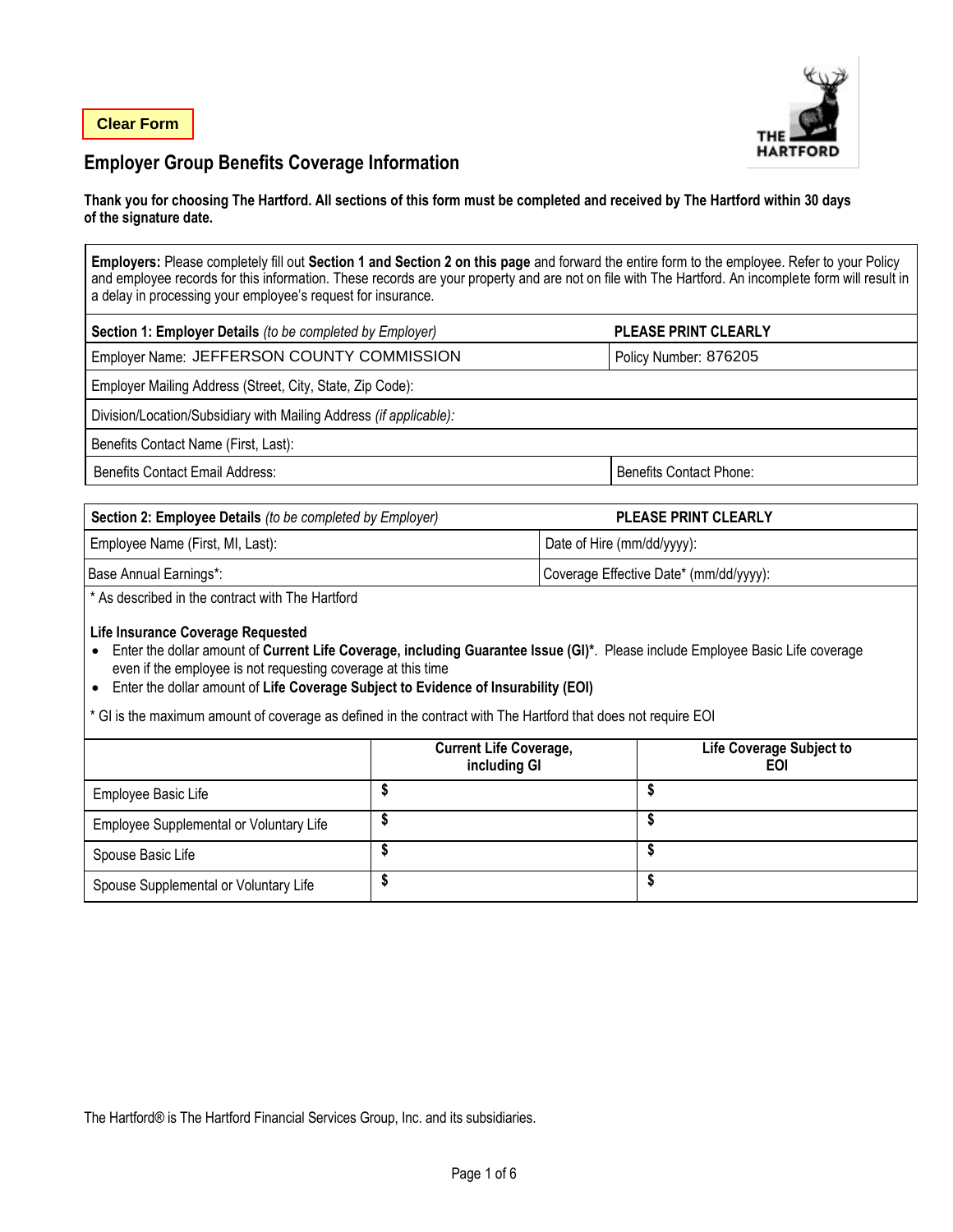

# **EVIDENCE OF INSURABILITY**

## **HARTFORD LIFE AND ACCIDENT INSURANCE COMPANY**  One Hartford Plaza, Hartford, CT 06155

| Applicant Information                    |                  |                                         |    |           |                 |                                   |                                       |                               |
|------------------------------------------|------------------|-----------------------------------------|----|-----------|-----------------|-----------------------------------|---------------------------------------|-------------------------------|
| Abbreviations: Employee = EE Spouse = SP |                  |                                         |    |           |                 |                                   |                                       |                               |
| <b>First Name</b>                        | <b>Last Name</b> | <b>Social Security</b><br><b>Number</b> | EE | <b>SP</b> | Gender          | Height<br>$({\rm ft.}/{\rm in.})$ | Weight<br>(lbs.)<br>if currently      | Date of Birth<br>(mm/dd/yyyy) |
|                                          |                  | (check one)                             |    |           |                 |                                   | pregnant, pre-<br>pregnancy<br>weight |                               |
|                                          |                  |                                         |    |           | Male<br>Female  |                                   |                                       |                               |
|                                          |                  |                                         |    |           | Male<br>Female  |                                   |                                       |                               |
| <b>EE Address:</b>                       |                  |                                         |    |           | Day Time Phone: |                                   |                                       |                               |
|                                          |                  |                                         |    |           | Evening Phone:  |                                   |                                       |                               |
|                                          |                  |                                         |    |           | Email Address:  |                                   |                                       |                               |
| SP Address:                              |                  |                                         |    |           | Day Time Phone: |                                   |                                       |                               |
|                                          |                  |                                         |    |           | Evening Phone:  |                                   |                                       |                               |
| same as EE                               |                  |                                         |    |           |                 |                                   | Email Address: Email Address:         |                               |

| <b>Medical Information</b>                                                                                                                                                                                                                                                                                 |            |            |
|------------------------------------------------------------------------------------------------------------------------------------------------------------------------------------------------------------------------------------------------------------------------------------------------------------|------------|------------|
| Each Applicant must answer each of the following questions to the best of their knowledge and belief.                                                                                                                                                                                                      | FF         | SP         |
| Within the past 5 years, have you been diagnosed with or treated by a licensed medical physician for Acquired Immune<br>Deficiency Syndrome (AIDS) or AIDS Related Complex (ARC) caused by the Human Immunodeficiency Virus (HIV)<br>infection or other sickness or condition derived from such infection? | Yes<br>No. | Yes<br>No. |
| Are you currently pregnant?                                                                                                                                                                                                                                                                                | Yes<br>No. | Yes<br>No. |
| Within the past 5 years, with the exception of a past pregnancy, have you lost time from work for more than 10<br>consecutive work days due to a disability, injury, or sickness?                                                                                                                          | Yes<br>No. | Yes<br>No. |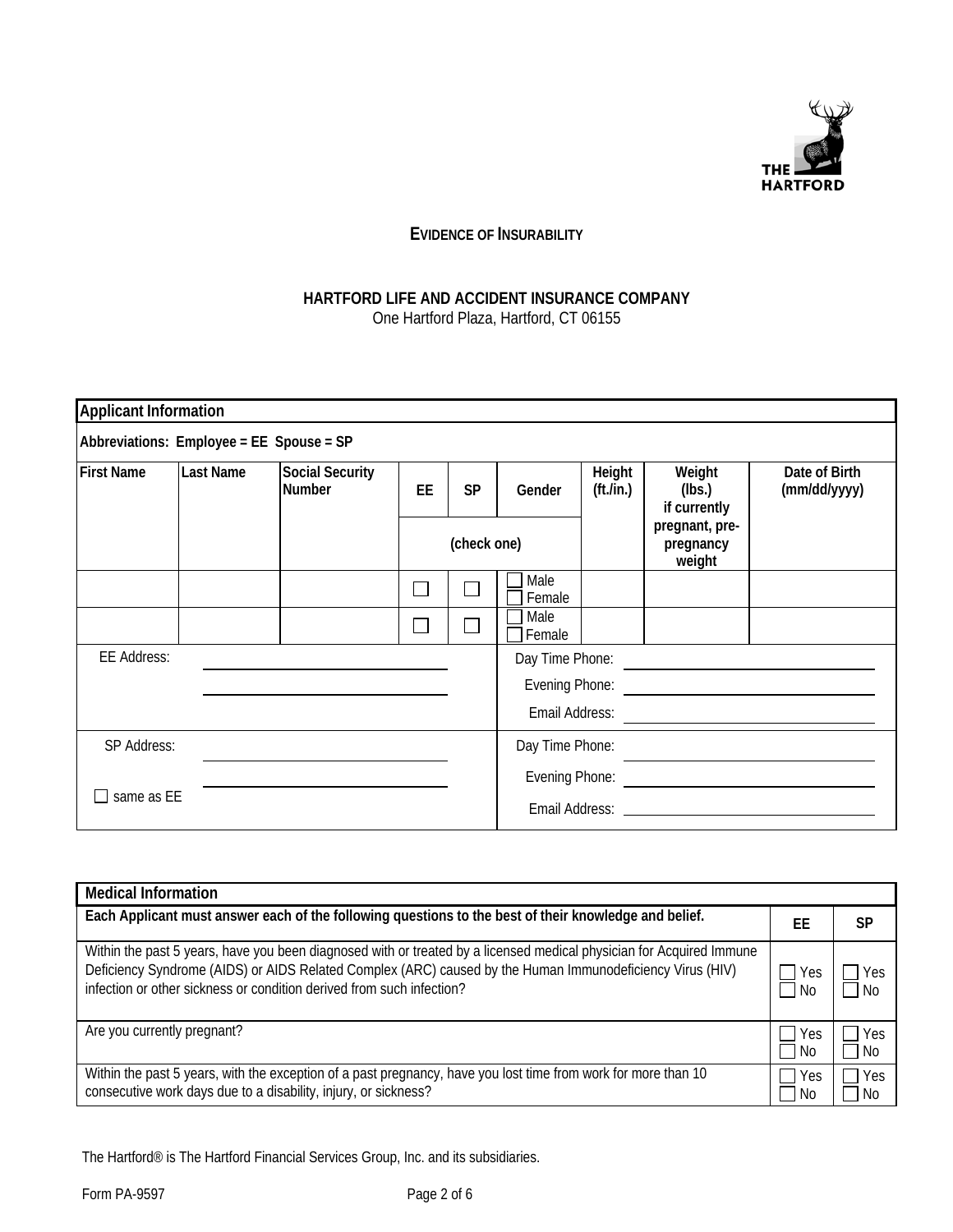## **Medical Information (continued)**

Within the past 5 years, have you used any controlled substances, with the exception of those taken as prescribed by your physician, been diagnosed or treated for drug or alcohol abuse (excluding support groups), or been convicted of operating a motor vehicle while under the influence of drugs or alcohol?

| /es | Yes. |
|-----|------|
| N٥  | Νo   |

| operating a motor vehicle while under the influence of drugs or alcohol?                                                                       |                                                |                                                 |                                                                                              |                       | No                    |  |  |
|------------------------------------------------------------------------------------------------------------------------------------------------|------------------------------------------------|-------------------------------------------------|----------------------------------------------------------------------------------------------|-----------------------|-----------------------|--|--|
| Within the past 5 years, have you been diagnosed with or treated by a licensed member of the medical profession for:                           |                                                |                                                 |                                                                                              |                       |                       |  |  |
|                                                                                                                                                | EE                                             | <b>SP</b>                                       |                                                                                              | EE                    | <b>SP</b>             |  |  |
| <b>Heart Disease</b><br>(Do not check "Yes" if you only have High<br>Blood Pressure or a Heart Murmur)                                         | Yes<br>N <sub>0</sub>                          | Yes<br>N <sub>0</sub>                           | Disease, injury or surgery of Joint, Ligaments,<br>Knee, Back, or Neck (including Arthritis) | Yes<br><b>No</b>      | Yes<br><b>No</b>      |  |  |
| Heart-Related Surgery or<br><b>Heart Attack</b>                                                                                                | Yes<br>No                                      | Yes<br><b>No</b><br>$\mathcal{L}_{\mathcal{A}}$ | Muscular Dystrophy                                                                           | Yes<br>No             | Yes<br>No             |  |  |
| <b>High Blood Pressure</b><br>If you checked "Yes" to High Blood Pressure,<br>have you had a change in medication within the<br>last 6 months? | Yes<br>N <sub>0</sub><br>Yes<br>N <sub>0</sub> | Yes<br>┓<br>No<br>Yes<br>┐<br><b>No</b>         | Hepatitis (Do not check "Yes" for Hepatitis A)<br>or Cirrhosis                               | Yes<br>$\Box$ No      | Yes<br><b>No</b>      |  |  |
| <b>Blocked Arteries (Arteriosclerosis,</b><br>Atherosclerosis, Aneurysm, or Deep Vein Blood<br>Clot)                                           | Yes<br>N <sub>0</sub>                          | Yes<br>$\Box$<br>No                             | Amyotrophic Lateral Sclerosis (ALS) or<br>Multiple Sclerosis (MS)                            | Yes<br><b>No</b>      | Yes<br>No             |  |  |
| Stroke or transient ischemic attack (TIA)                                                                                                      | Yes<br>N <sub>o</sub>                          | Yes<br><b>No</b>                                | Alzheimer's or Parkinson's Disease                                                           | Yes<br><b>No</b>      | Yes<br><b>No</b>      |  |  |
| Chronic Obstructive Pulmonary Disease<br>(COPD) or Emphysema                                                                                   | Yes<br>No                                      | Yes<br>No                                       | Paralysis                                                                                    | Yes<br>N <sub>0</sub> | Yes<br><b>No</b>      |  |  |
| <b>Diabetes</b>                                                                                                                                | Yes<br>No                                      | Yes<br>No                                       | Major Organ Transplant                                                                       | Yes<br>N <sub>0</sub> | Yes<br>N <sub>0</sub> |  |  |
| Depression                                                                                                                                     | Yes<br>No                                      | Yes<br>N <sub>0</sub>                           | Chronic Fatigue Syndrome or Fibromyalgia                                                     | Yes<br>No             | Yes<br>No             |  |  |
| Sleep Apnea                                                                                                                                    | Yes<br><b>No</b>                               | Yes<br><b>No</b>                                | Narcolepsy                                                                                   | Yes<br>N <sub>0</sub> | Yes<br><b>No</b>      |  |  |
| Cancer (Do not check "Yes" for Basal Cell<br>Carcinoma only)<br>If "Yes", Date of Diagnosis:                                                   | Yes<br><b>No</b>                               | Yes<br>$\sim$<br>$\Box$<br>No                   | Ulcerative Colitis or Crohn's Disease                                                        | Yes<br>No             | Yes<br>No             |  |  |
| Psychotic, Psychiatric, Personality, or Bi-Polar<br><b>Disorder</b>                                                                            | Yes<br><b>No</b>                               | Yes<br><b>No</b>                                | Kidney Failure or Dialysis                                                                   | Yes<br>No             | Yes<br><b>No</b>      |  |  |

## **Notice**

To the best of your knowledge, you are required to notify Hartford Life and Accident Insurance Company in writing of any changes in your medical condition between the date you sign this form and the date the coverage is approved.

In order to complete the evaluation of this application, Hartford Life and Accident Insurance Company may contact you, through the mail or over the telephone:

- 1. to clarify any information contained on this form;
- 2. to obtain any information missing from this form;
- 3. to ask additional questions of you or your physician about the information that you have provided; or
- 4. to request a paramedical exam.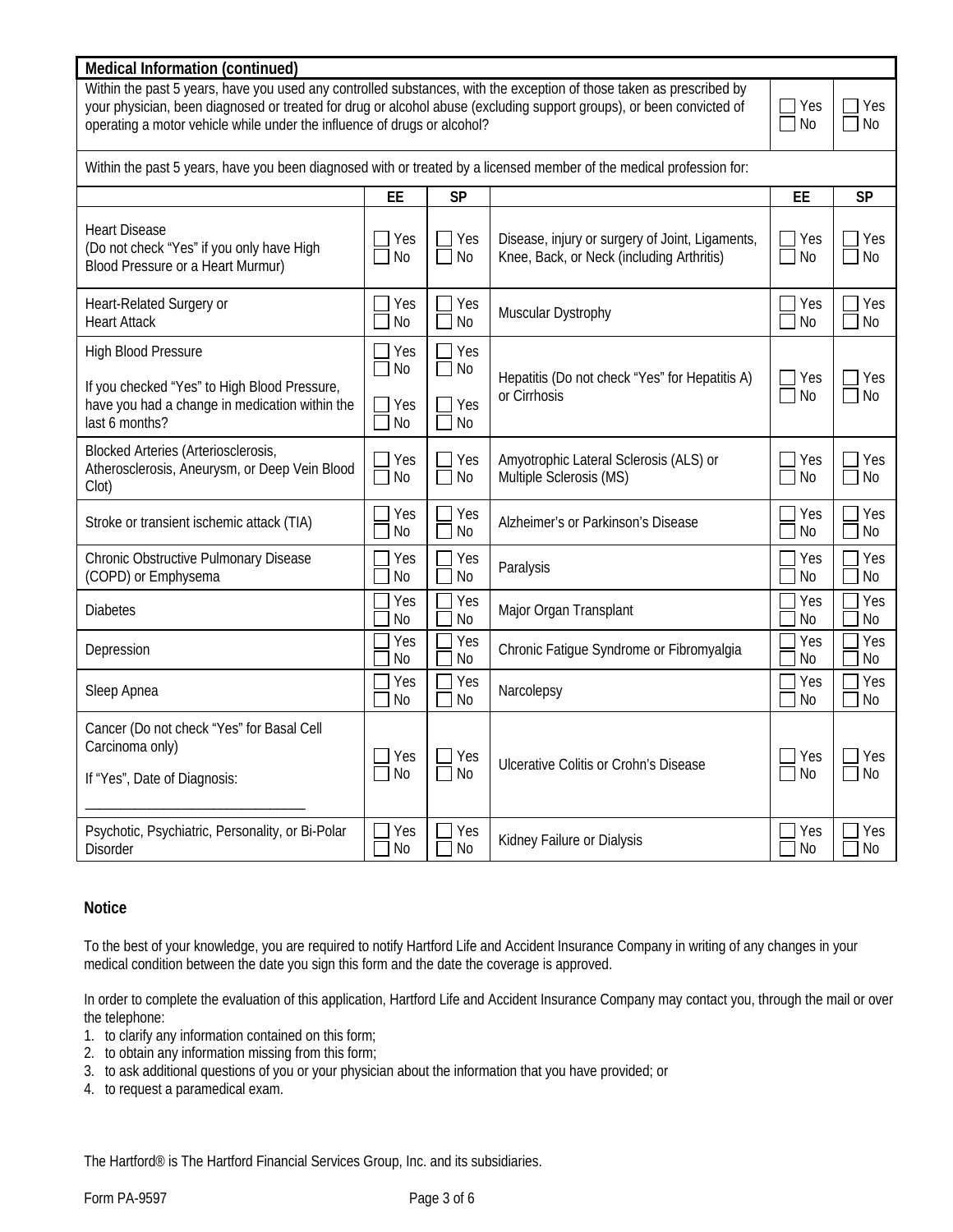We may also use information about you obtained from other sources, including our claim files, evidence of insurability applications you have previously submitted to us, copies of medical records which you have authorized us to review, and information obtained from MIB, Inc. Only information that is relevant to determining Evidence of Insurability for the coverage which you are currently requesting will be considered.

# **Authorization**

I, an undersigned applicant, authorize Hartford Life and Accident Insurance Company, together with its affiliates, ("Company") to contact me, during the evaluation of this application, through the mail, secure e-mail, or over the telephone, at the address or telephone number identified in this application, or otherwise provided by me:

- 1. to clarify any information contained on this form;
- 2. to obtain any information missing from this form; or
- 3. to request a paramedical exam.

In the event that I cannot be reached via telephone, I authorize a representative of the Company to leave a voice message identifying his or her name, the Company name, and a return phone number, indicating that he or she is calling to obtain information necessary to complete my recent application for insurance. The message will also contain an underwriting ID number and the hours during which I may reach a representative of the Company by telephone.

❒ Yes, you may leave a message as indicated above. ❒No, please do not leave a message.

In addition to the information that I have provided on this application, I authorize the Company to use information about me obtained from Company claim files, insurance applications and medical information I or my physician(s) have previously submitted to the Company. I further authorize my employer, any health or benefits plan, physician, medical professional, hospital, clinic, laboratory, MIB Group, Inc. (MIB, Inc), pharmacy or pharmacy benefits manager that possesses my protected personal health information ("PHI"), including copies of records concerning physical or mental illness, diagnosis, prognosis, prescription information, care or treatment provided to me (but excluding HIV and genetic testing), to furnish such protected health information to the Company or its representative. The Company may only use information disclosed under this authorization that is relevant to underwrite this or any other insurance application to the Company during the period that the Authorization is valid (as described below), at any time to aid in the detection of fraud, and for internal research purposes.

I authorize the Company to disclose the "PHI" in its files to its reinsurer(s) and affiliates, other insurance companies and their affiliates, other persons, representatives and/or organizations performing functions on behalf of the Company and their affiliates, my employer, or as required by law, including any mandated reporting to state agencies. I understand that I may request details about any of the information gathered about me that relates to this application and that such requested information and the identity of the source of the information shall be released to me or, in the case of medical information, to a licensed medical professional of my choice.

I/We authorize Hartford Life and Accident Insurance Company, or its reinsurers, to make a brief report of my/our personal health information to Medical Information Bureau.

I agree that a photocopy of this authorization is valid as the original and I understand that I or my authorized representative is entitled to receive a copy of this authorization upon request.

This authorization shall be valid for twenty-four (24) months from the date signed below. This authorization may be revoked upon written request to the Company, and will not remain valid beyond the date the revocation is received by the Company. I understand the revocation may be a basis for denying my insurance application, and that it does not alter the Company's right to use the application for purposes of determining misrepresentation once coverage has been issued.

I have received and read a copy of the Notice of Insurance Information Practices.

## **Fraud**

**For any Applicants that do not reside in the following states: Colorado, Florida, Kentucky, Maine, Maryland, New Jersey, Oregon, Pennsylvania, Puerto Rico, Tennessee, Virginia and Washington:** Any person who knowingly presents a false or fraudulent claim for payment of a loss or benefit or knowingly presents false information in an application for insurance may be guilty of a crime and may be subject to fines and confinement in prison.

**For residents of Colorado:** It is unlawful to knowingly provide false, incomplete, or misleading facts or information to an insurance company for the purpose of defrauding or attempting to defraud the company. Penalties may include imprisonment, fines, denial of insurance, and civil damages. Any insurance company or agent of an insurance company who knowingly provides false, incomplete, or misleading facts or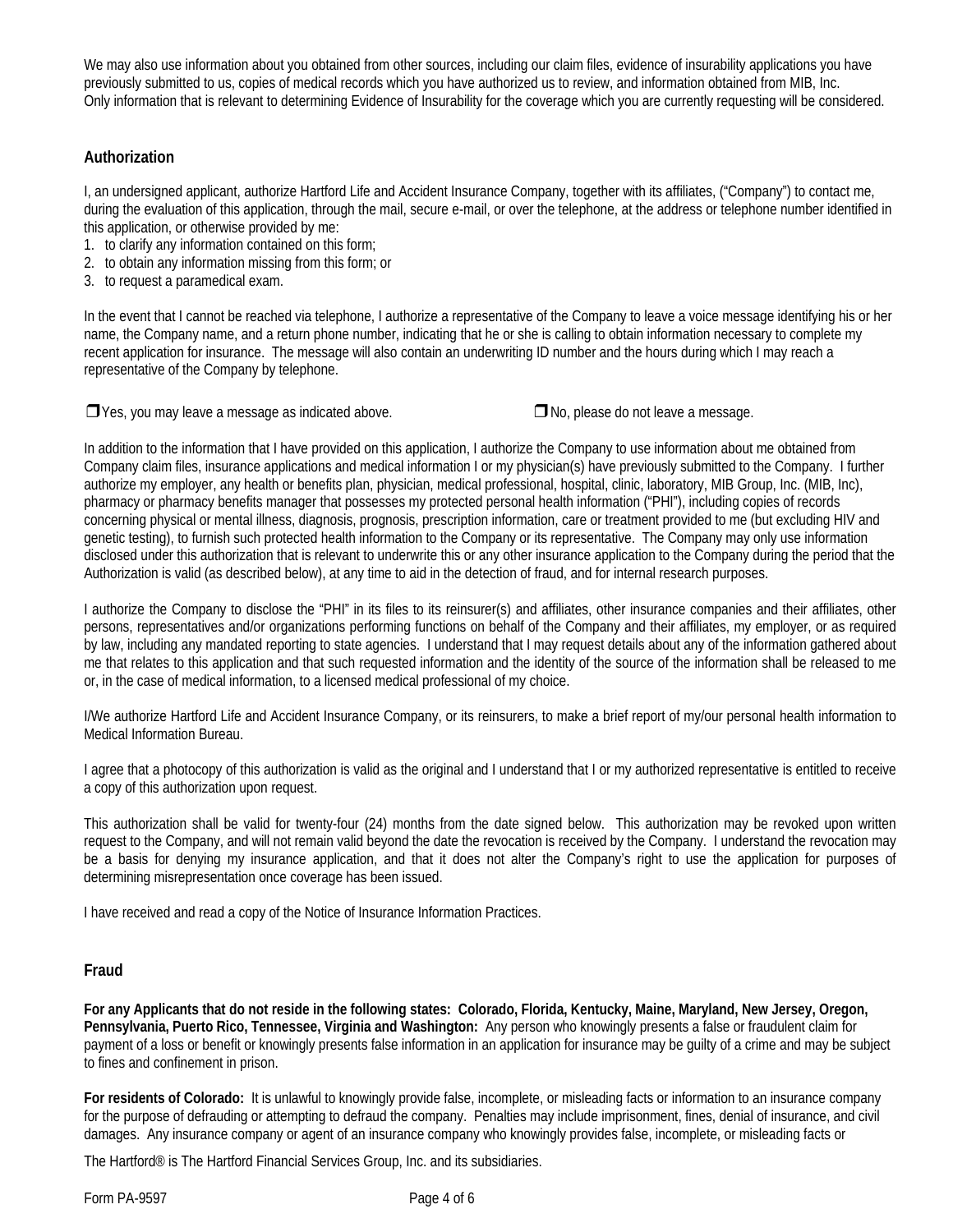information to a policyholder or claimant for the purpose of defrauding or attempting to defraud the policyholder or claimant with regard to a settlement or award payable from insurance proceeds shall be reported to the Colorado Division of Insurance within the Department of Regulatory Agencies.

**For residents of Florida**: Any person who knowingly and with intent to injure, defraud, or deceive any insurer files a statement of claim or an application containing any false, incomplete, or misleading information is guilty of a felony of the third degree.

**For residents of Kentucky:** Any person who knowingly and with intent to defraud any insurance company or other person files a statement of claim or an application for insurance containing any materially false information or conceals, for the purpose of misleading, information concerning any fact material thereto commits a fraudulent insurance act, which is a crime.

**For residents of Maine, Tennessee, Virginia and Washington:** It is a crime to knowingly provide false, incomplete or misleading information to an insurance company for the purpose of defrauding the company. Penalties may include imprisonment, fines and denial of insurance benefits.

**For residents of Maryland:** Any person who knowingly or willfully presents a false or fraudulent claim for payment of a loss or benefit or who knowingly or willfully presents false information in an application for insurance is guilty of a crime and may be subject to fines and confinement in prison.

**For residents of New Jersey:** Any person who includes any false or misleading information on an application for an insurance policy is subject to criminal and civil penalties.

**For residents of Oregon:** Any person who knowingly and with intent to defraud any insurance company or other person files an application for insurance or statement of claim containing any materially false information or conceals for the purpose of misleading, information concerning any fact material thereto that the insurer relied upon is subject to a denial and/or reduction in insurance benefits and may be subject to any civil penalties available.

**For residents of Pennsylvania:** Any person who knowingly and with intent to defraud any insurance company or other person files an application for insurance or statement of claim containing any materially false information or conceals for the purpose of misleading, information concerning any fact material hereto commits a fraudulent insurance act, which is a crime and subjects such person to criminal and civil penalties.

**For residents of Puerto Rico:** Any person who knowingly and with the intention of defrauding presents false information in an insurance application, or presents, helps, or causes the presentation of a fraudulent claim for the payment of a loss or any other benefit, or presents more than one claim for the same damage or loss, shall incur a felony and, upon conviction, shall be sanctioned for each violation with the penalty of a fine of not less than five thousand dollars (\$5,000) and not more than ten thousand dollars (\$10,000), or a fixed term of imprisonment for three (3) years, or both penalties. Should aggravating circumstances be present, the penalty thus established may be increased to a maximum of five (5) years, if extenuating circumstances are present, it may be reduced to a minimum of two (2) years.

## **Certification**

I hereby represent that I have reviewed the above questions and that all statements and answers contained herein are full, complete, and true to the best of my knowledge and belief. For residents of Virginia only: I have read, or had read to me, the completed application, and I realize that any false statement or misrepresentation in the application may result in loss of coverage under the policy.

This application will be made a part of the Policy.

**Employee Signature** 

**/ /** 

**Spouse Signature** 

**/ /** 

**Date Signed**